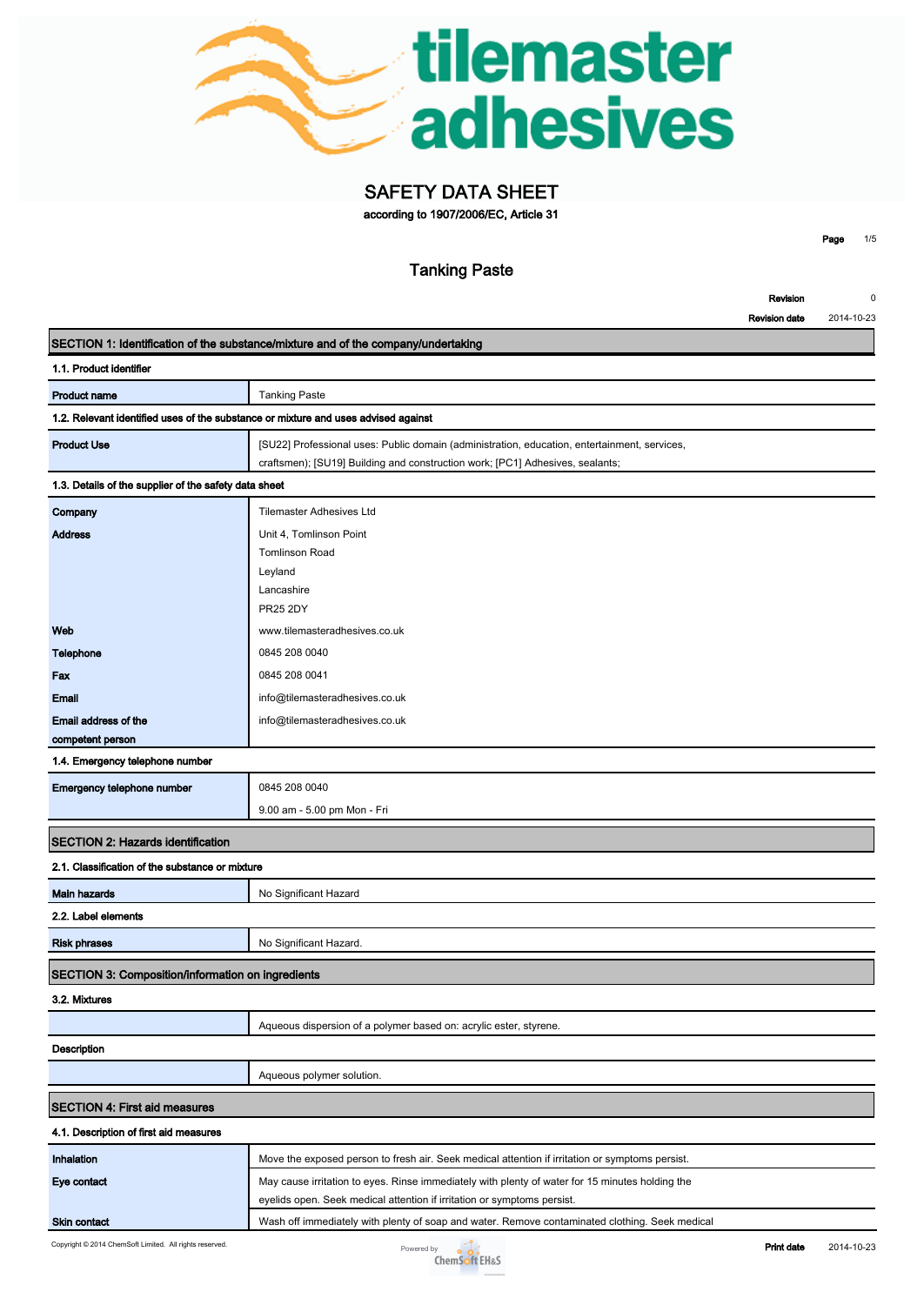|                                                                                 | <b>Tanking Paste</b>                                                                                   |                      |            |
|---------------------------------------------------------------------------------|--------------------------------------------------------------------------------------------------------|----------------------|------------|
|                                                                                 |                                                                                                        | Revision             | $\Omega$   |
|                                                                                 |                                                                                                        | <b>Revision date</b> | 2014-10-23 |
| 4.1. Description of first aid measures                                          |                                                                                                        |                      |            |
|                                                                                 | attention if irritation or symptoms persist.                                                           |                      |            |
| Ingestion                                                                       | DO NOT INDUCE VOMITING. Seek medical attention.                                                        |                      |            |
| 4.2. Most important symptoms and effects, both acute and delayed                |                                                                                                        |                      |            |
| Eye contact                                                                     | May cause irritation to eyes.                                                                          |                      |            |
| <b>Skin contact</b>                                                             | May cause irritation to skin.                                                                          |                      |            |
| Ingestion                                                                       | May cause nausea.                                                                                      |                      |            |
| 4.3. Indication of any immediate medical attention and special treatment needed |                                                                                                        |                      |            |
|                                                                                 | No data is available on this product.                                                                  |                      |            |
| <b>SECTION 5: Firefighting measures</b>                                         |                                                                                                        |                      |            |
| 5.1. Extinguishing media                                                        |                                                                                                        |                      |            |
|                                                                                 | Use extinguishing media appropriate to the surrounding fire conditions.                                |                      |            |
| 5.2. Special hazards arising from the substance or mixture                      |                                                                                                        |                      |            |
|                                                                                 | No data is available on this product.                                                                  |                      |            |
| 5.3. Advice for firefighters                                                    |                                                                                                        |                      |            |
|                                                                                 | Protective equipment.                                                                                  |                      |            |
|                                                                                 |                                                                                                        |                      |            |
| <b>SECTION 6: Accidental release measures</b>                                   |                                                                                                        |                      |            |
| 6.1. Personal precautions, protective equipment and emergency procedures        |                                                                                                        |                      |            |
|                                                                                 | Ensure adequate ventilation of the working area. Wear suitable protective equipment.                   |                      |            |
| 6.2. Environmental precautions                                                  |                                                                                                        |                      |            |
|                                                                                 | Do not allow product to enter drains. Prevent further spillage if safe.                                |                      |            |
| 6.3. Methods and material for containment and cleaning up                       |                                                                                                        |                      |            |
|                                                                                 | For large spills:. Prevent further spillage if safe. Remove mechanically; cover the remainder with     |                      |            |
|                                                                                 | wet, absorbent material (e.g. sawdust, chemical binder based on calcium silicate hydrate, sand).       |                      |            |
|                                                                                 | After approximately one hour transfer to waste container and do not seal (evolution of CO2!).          |                      |            |
|                                                                                 | Dispose of in compliance with all local and national regulations. For small spills:. Prevent further   |                      |            |
|                                                                                 | spillage if safe. Absorb with inert, absorbent material. Transfer to suitable, labelled containers for |                      |            |
| 6.4. Reference to other sections                                                | disposal. Dispose of in compliance with all local and national regulations.                            |                      |            |
|                                                                                 |                                                                                                        |                      |            |
|                                                                                 | For PPE refer to Section 8.                                                                            |                      |            |
| SECTION 7: Handling and storage                                                 |                                                                                                        |                      |            |
| 7.1. Precautions for safe handling                                              |                                                                                                        |                      |            |
|                                                                                 | Wear suitable protective equipment. Adopt best Manual Handling considerations when handling,           |                      |            |
|                                                                                 | carrying and dispensing. Avoid contact with eyes and skin. Use in a well ventilated area. For PPE      |                      |            |
|                                                                                 | refer to Section 8.                                                                                    |                      |            |
| 7.2. Conditions for safe storage, including any incompatibilities               |                                                                                                        |                      |            |
|                                                                                 | Store in original container. Store at temperatures between 5 °C and 30 °C. Do NOT allow to freeze.     |                      |            |
|                                                                                 | Keep away from direct sunlight. Keep away from sources of ignition - No smoking.                       |                      |            |
| SECTION 8: Exposure controls/personal protection                                |                                                                                                        |                      |            |
| 8.2. Exposure controls                                                          |                                                                                                        |                      |            |
| 8.2.1. Appropriate engineering<br>controls                                      | Ensure adequate ventilation of the working area.                                                       |                      |            |
| 8.2.2. Individual protection<br>measures                                        | Wear protective clothing. Wash all contaminated clothing before reuse.                                 |                      |            |
| Eye / face protection                                                           | Approved safety goggles. safety glasses with side-shields.                                             |                      |            |
|                                                                                 |                                                                                                        |                      |            |

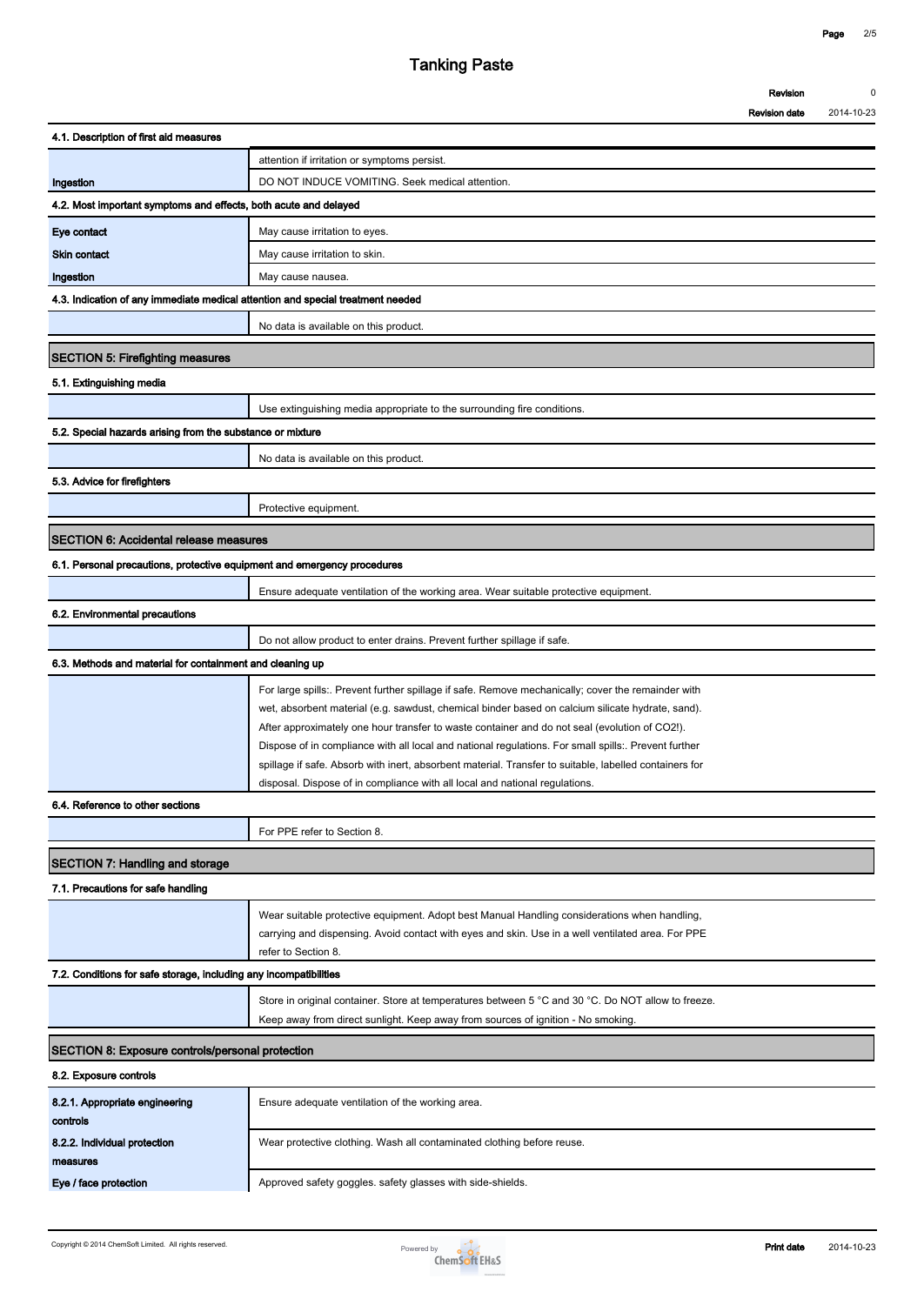| Tanking Paste |                      |            |
|---------------|----------------------|------------|
|               | Revision             | 0          |
|               | <b>Revision date</b> | 2014-10-23 |

| 8.2. Exposure controls        |                                                                         |
|-------------------------------|-------------------------------------------------------------------------|
| Skin protection -             | Chemical resistant gloves (PVC). Wash hands after handling the product. |
| Handprotection                |                                                                         |
| 8.2.3. Environmental exposure | Do not allow product to enter drains.                                   |
| controls                      |                                                                         |
| <b>Further information</b>    |                                                                         |
|                               | Do no eat, drink or smoke when using this product.                      |

#### **SECTION 9: Physical and chemical properties**

### **9.1. Information on basic physical and chemical properties**

| <b>State</b>                               | Liquid                               |
|--------------------------------------------|--------------------------------------|
|                                            |                                      |
| Colour                                     | Blue                                 |
| Odour                                      | Characteristic                       |
| pH                                         | $8.5 - 10$                           |
|                                            | Melting point Not applicable.        |
|                                            | Freezing Point   Not applicable.     |
|                                            | <b>Boiling point</b> Not applicable. |
|                                            | Flash point   Not applicable.        |
| Evaporation rate   Not applicable.         |                                      |
| <b>Flammability limits</b>                 | Not relevant                         |
| Vapour Flammability                        | Not relevant                         |
| Vapour pressure                            | 23 Pa                                |
| Vapour density                             | Not applicable.                      |
| Relative density                           | 1.2                                  |
| <b>Fat Solubility</b>                      | Not applicable.                      |
| Partition coefficient   Not applicable.    |                                      |
| Autoignition temperature   Not applicable. |                                      |
| <b>Viscosity</b>                           | 8000 mPas (Cone & Plate)             |
| Explosive                                  | Not applicable.                      |
| <b>Oxidising</b>                           | Not applicable.                      |
| Solubility                                 | Miscible in water                    |

## **9.2. Other information**

|                                       | <b>Conductivity</b> Not applicable. |
|---------------------------------------|-------------------------------------|
|                                       | Surface tension   Not applicable.   |
|                                       | Gas group Not applicable.           |
| Benzene Content Not applicable.       |                                     |
|                                       | Lead content Not applicable.        |
| VOC (Volatile organic Not applicable. |                                     |
|                                       |                                     |

### **SECTION 10: Stability and reactivity**

| 10.1. Reactivity                         |                                                                                                                   |
|------------------------------------------|-------------------------------------------------------------------------------------------------------------------|
|                                          | No hazardous reactions if stored and handled as indicated.                                                        |
| 10.2. Chemical stability                 |                                                                                                                   |
|                                          | Stable under normal conditions.                                                                                   |
| 10.3. Possibility of hazardous reactions |                                                                                                                   |
|                                          | No data is available on this product.                                                                             |
| 10.4. Conditions to avoid                |                                                                                                                   |
|                                          | Conditions to avoid. Direct sunlight. Do NOT allow to freeze. Store at temperatures between 5 °C<br>and 30 $°C$ . |

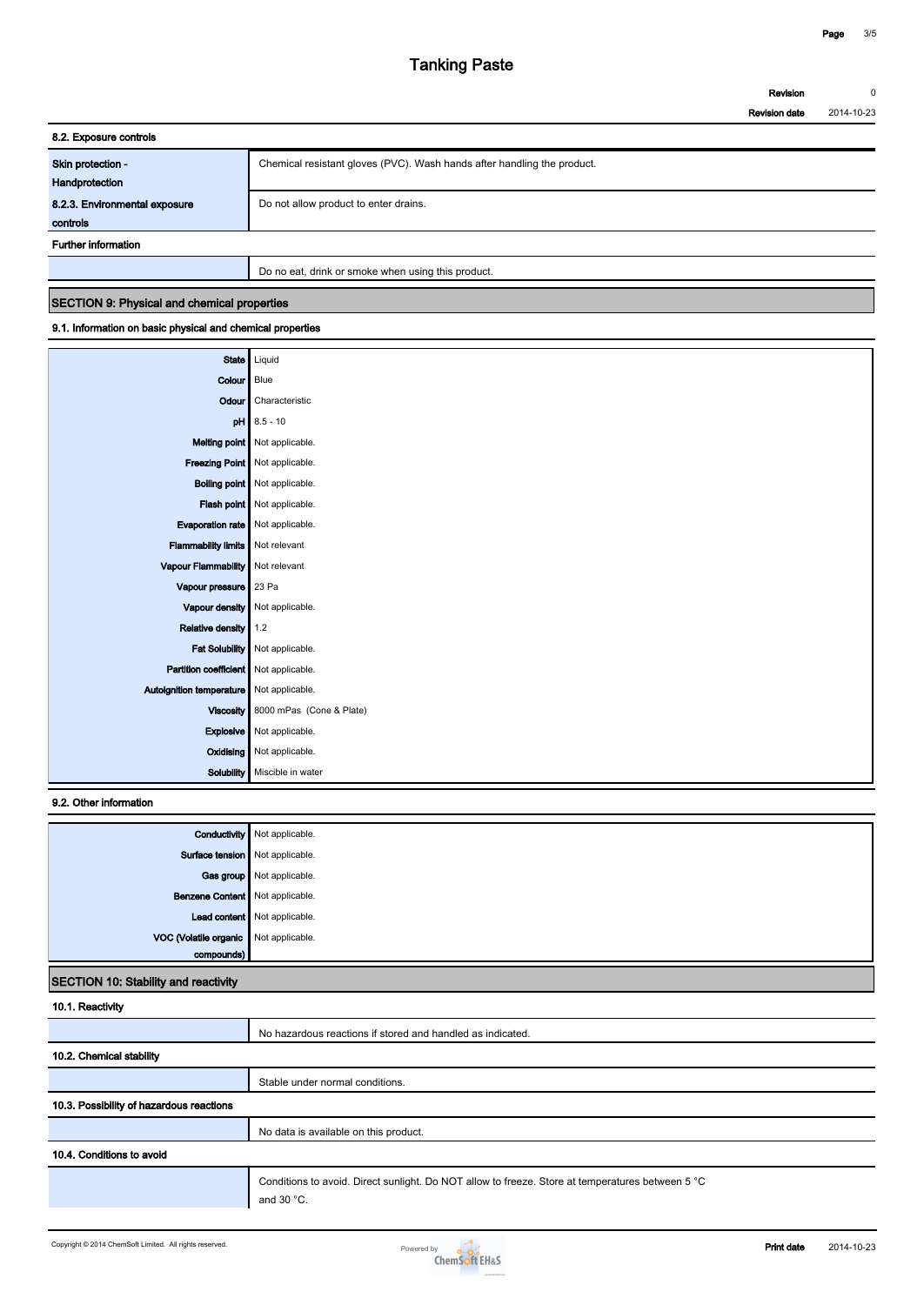| Tanking Paste |                      |            |  |
|---------------|----------------------|------------|--|
|               | Revision             | 0          |  |
|               | <b>Revision date</b> | 2014-10-23 |  |

**Revision date**

| No Significant Hazard.<br>Will not decompose if stored and used as recommended.<br><b>SECTION 11: Toxicological information</b><br>No data is available on this product.<br>No data is available on this product.                                                                                                                                                                                                                                                                                                                                                                                                                     |
|---------------------------------------------------------------------------------------------------------------------------------------------------------------------------------------------------------------------------------------------------------------------------------------------------------------------------------------------------------------------------------------------------------------------------------------------------------------------------------------------------------------------------------------------------------------------------------------------------------------------------------------|
|                                                                                                                                                                                                                                                                                                                                                                                                                                                                                                                                                                                                                                       |
|                                                                                                                                                                                                                                                                                                                                                                                                                                                                                                                                                                                                                                       |
|                                                                                                                                                                                                                                                                                                                                                                                                                                                                                                                                                                                                                                       |
|                                                                                                                                                                                                                                                                                                                                                                                                                                                                                                                                                                                                                                       |
|                                                                                                                                                                                                                                                                                                                                                                                                                                                                                                                                                                                                                                       |
|                                                                                                                                                                                                                                                                                                                                                                                                                                                                                                                                                                                                                                       |
|                                                                                                                                                                                                                                                                                                                                                                                                                                                                                                                                                                                                                                       |
|                                                                                                                                                                                                                                                                                                                                                                                                                                                                                                                                                                                                                                       |
|                                                                                                                                                                                                                                                                                                                                                                                                                                                                                                                                                                                                                                       |
| No data is available on this product.                                                                                                                                                                                                                                                                                                                                                                                                                                                                                                                                                                                                 |
|                                                                                                                                                                                                                                                                                                                                                                                                                                                                                                                                                                                                                                       |
|                                                                                                                                                                                                                                                                                                                                                                                                                                                                                                                                                                                                                                       |
| No data is available on this product.                                                                                                                                                                                                                                                                                                                                                                                                                                                                                                                                                                                                 |
|                                                                                                                                                                                                                                                                                                                                                                                                                                                                                                                                                                                                                                       |
| No data is available on this product.                                                                                                                                                                                                                                                                                                                                                                                                                                                                                                                                                                                                 |
|                                                                                                                                                                                                                                                                                                                                                                                                                                                                                                                                                                                                                                       |
| No data is available on this product.                                                                                                                                                                                                                                                                                                                                                                                                                                                                                                                                                                                                 |
| 12.5. Results of PBT and vPvB assessment                                                                                                                                                                                                                                                                                                                                                                                                                                                                                                                                                                                              |
|                                                                                                                                                                                                                                                                                                                                                                                                                                                                                                                                                                                                                                       |
| No data is available on this product.                                                                                                                                                                                                                                                                                                                                                                                                                                                                                                                                                                                                 |
|                                                                                                                                                                                                                                                                                                                                                                                                                                                                                                                                                                                                                                       |
| No data is available on this product.                                                                                                                                                                                                                                                                                                                                                                                                                                                                                                                                                                                                 |
| <b>SECTION 13: Disposal considerations</b>                                                                                                                                                                                                                                                                                                                                                                                                                                                                                                                                                                                            |
|                                                                                                                                                                                                                                                                                                                                                                                                                                                                                                                                                                                                                                       |
| Do not allow product to enter drains.                                                                                                                                                                                                                                                                                                                                                                                                                                                                                                                                                                                                 |
|                                                                                                                                                                                                                                                                                                                                                                                                                                                                                                                                                                                                                                       |
| Dispose of in compliance with all local and national regulations.                                                                                                                                                                                                                                                                                                                                                                                                                                                                                                                                                                     |
|                                                                                                                                                                                                                                                                                                                                                                                                                                                                                                                                                                                                                                       |
|                                                                                                                                                                                                                                                                                                                                                                                                                                                                                                                                                                                                                                       |
|                                                                                                                                                                                                                                                                                                                                                                                                                                                                                                                                                                                                                                       |
| The product is not classified as dangerous for carriage.                                                                                                                                                                                                                                                                                                                                                                                                                                                                                                                                                                              |
|                                                                                                                                                                                                                                                                                                                                                                                                                                                                                                                                                                                                                                       |
| 15.1. Safety, health and environmental regulations/legislation specific for the substance or mixture                                                                                                                                                                                                                                                                                                                                                                                                                                                                                                                                  |
| COMMISSION REGULATION (EU) No 453/2010 of 20 May 2010 amending Regulation (EC) No<br>1907/2006 of the European Parliament and of the Council on the Registration, Evaluation,<br>Authorisation and Restriction of Chemicals (REACH), establishing a European Chemicals Agency,<br>amending Directive 1999/45/EC and repealing Council Regulation (EEC) No 793/93 and<br>Commission Regulation (EC) No 1488/94 as well as Council Directive 76/769/EEC and<br>Commission Directives 91/155/EEC, 93/67/EEC, 93/105/EC and 2000/21/EC. REGULATION (EC)<br>No 1907/2006 OF THE EUROPEAN PARLIAMENT AND OF THE COUNCIL of 18 December 2006 |
|                                                                                                                                                                                                                                                                                                                                                                                                                                                                                                                                                                                                                                       |



**Information and Packaging) Regulations, (CHIP) (United Kingdom).**